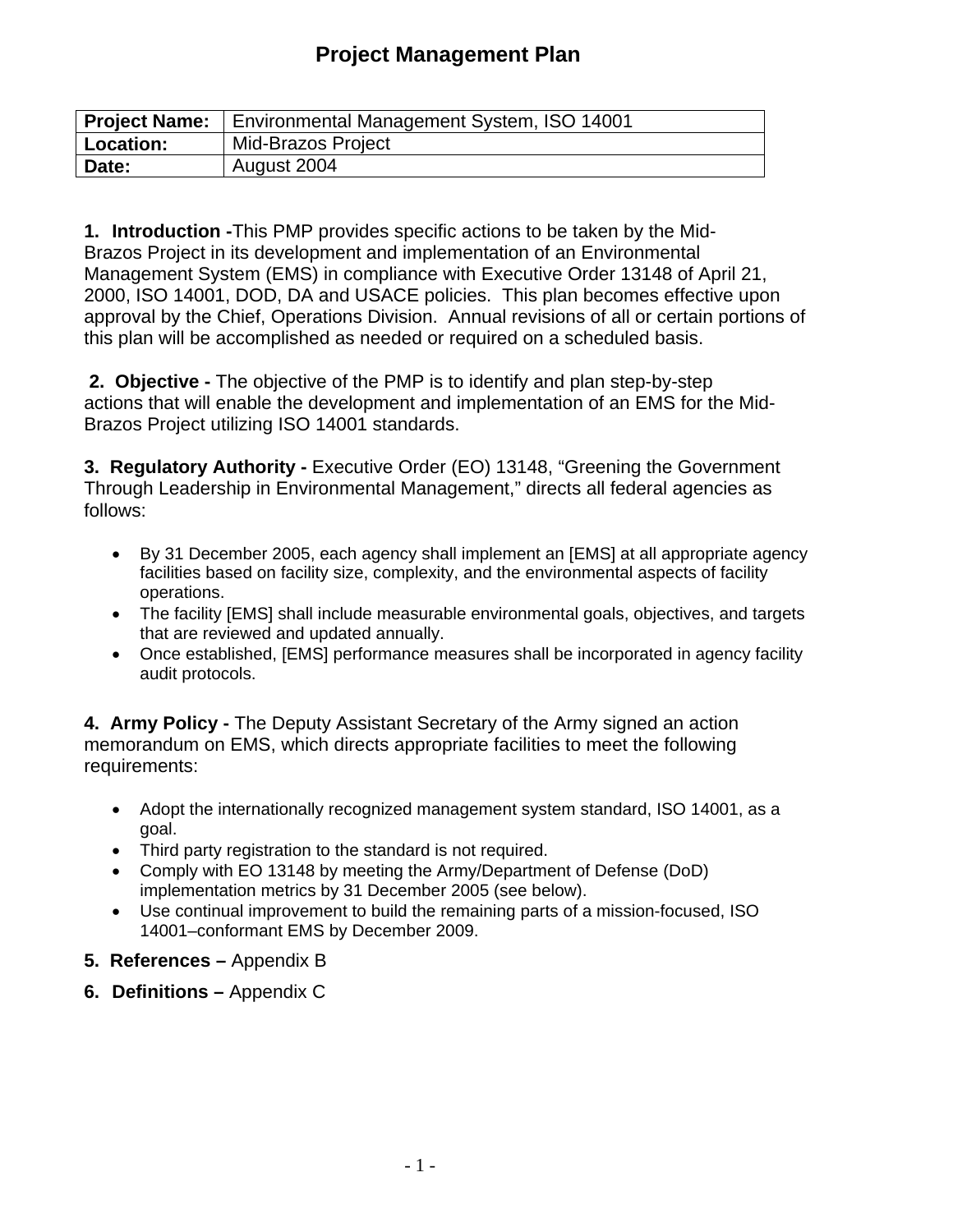## **7. Scope**

A. Goal: The goal of this effort is to implement an Environmental Management System for the Mid-Brazos Project Office, which includes Whitney Lake, Aquilla Lake, Waco Lake, Somerville Lake, Proctor Lake, Hord's Creek Lake, O.C. Fisher Lake and Whitney Power Plant.

B. Focus Areas: There are six major business focus areas which will be included in the EMS: Hydropower, Recreation, Natural/Cultural Resource Management, Construction/Maintenance Activities, Administrative Activities

C. Principles: The Mid-Brazos EMS will be based on the following principles:

- $\triangleright$  Cost Effective and economically viable,
- $\triangleright$  Practical, usable and useful,
- $\triangleright$  Focused on continual improvement;
- $\triangleright$  Improvement rests on changing attitudes & behaviors
- $\triangleright$  The EMS serves the organization and its mission, not the reverse
- $\triangleright$  EMS becomes a process, not an event
- $\triangleright$  The EMS is advanced and sustained by people & their actions, not dialog & aspirations
- $\triangleright$  Starts at the top, implemented throughout
- D. Implementation Roadmap Appendix D

**8. Project Delivery Team** - The EMS Project Delivery Team (PDT) is comprised of individuals who represent the six major business focus areas of the EMS. These focus areas are divided into Sub-PDTs, which will consist of two to three members. Several members of Sub-PDTs are geographically co-located to effectively facilitate development of the EMS. The following is a list of the following team members and their Sub-PDT assignment.

| Name                  | <b>Title</b>                    | Phone        | Focus Area/Sub-PDT                |
|-----------------------|---------------------------------|--------------|-----------------------------------|
| Anjna O'Connor        | <b>Environmental Specialist</b> | 254-622-3332 | Project Manager/Hydropower        |
| Chris Byrd            | <b>Natural Resources Spec</b>   | 817-886-1571 | Administrative/Procurement        |
| <b>Cliff Brite</b>    | Park Ranger                     | 325-625-2322 | Recreation                        |
| <b>Charles Burger</b> | <b>Operations Manager</b>       | 254-622-3332 |                                   |
| Lynn Cook             | <b>Pwrhouse Mechanic</b>        | 254-622-3268 | Hydropower                        |
| <b>Ernest Eberle</b>  | <b>Conservation Specialist</b>  | 979-596-1622 | <b>Natural/cultural Resources</b> |
| <b>Willard Haning</b> | <b>Civil Engineering Tech</b>   | 254-622-3332 | Construction/Maintenance          |
| Margie Higginbotham   | <b>Administrative Officer</b>   | 254-622-3332 | Administrative/Procurement        |
| Al Joe Hunt           | <b>Recreation Specialist</b>    | 254-879-2424 | Recreation                        |
| <b>Bill Keienburg</b> | Park Ranger                     | 979-596-1622 | <b>Natural/cultural Resources</b> |
| <b>Bill Key</b>       | Park Ranger                     | 254-755-7173 | Recreation                        |
| Eddie Lippe           | <b>Civil Engineering Tech</b>   | 254-879-2424 | Construction/Maintenance          |
| Linda Mckethan        | <b>Contract Specialist</b>      | 254-622-3332 | Administrative/Procurement        |
| David Rush            | <b>Civil Engineering Tech</b>   | 325-625-2322 | Construction/Maintenance          |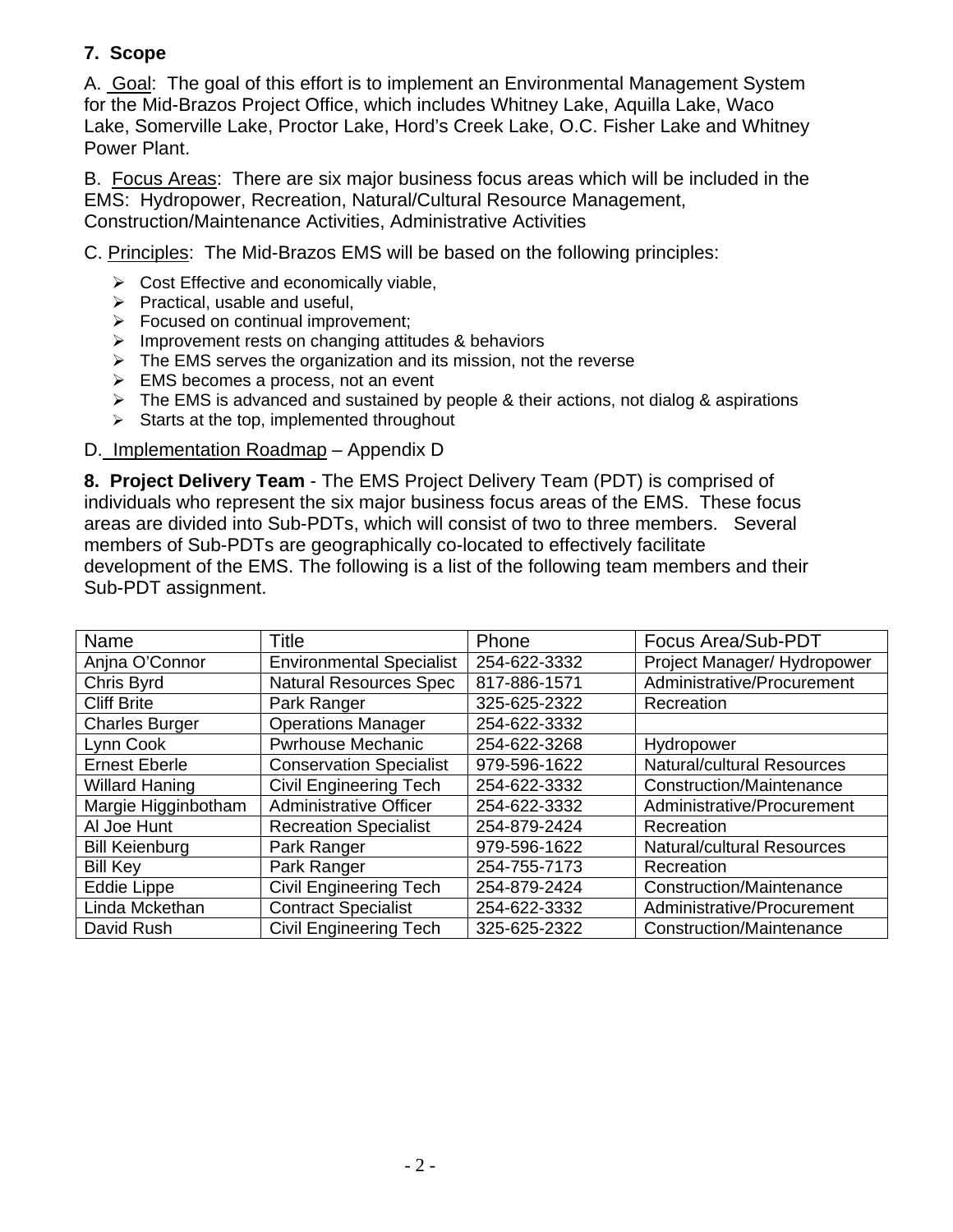## **9. Work Breakdown Structure -** WBS 90300

**10. Funding** - The Mid-Brazos Project Office is scheduled to receive \$200K from HQUSACE (pass back dollars) in FY05 to implement the EMS. Due to the regulatory deadline, funding was requested in FY04 to begin training and purchase software. Under the contingency of reimbursement upon receipt of the FY05 funding, SAD and Mobile District provided the Mid-Brazos Project Office with \$8300 startup funding in FY04.

| <b>ISO 14001 Task/Milestone</b>          | <b>Responsible Party</b>              | <b>Suspense</b>           | <b>Date Completed</b> |
|------------------------------------------|---------------------------------------|---------------------------|-----------------------|
| Management Commitment                    | <b>PM/Charles Burger</b>              | August 2004-<br>Continous |                       |
| <b>Structure and Responsibility</b>      | <b>PM</b>                             | August 2004               |                       |
| <b>EMS Self Assessment</b>               | <b>PM</b>                             | August/September<br>2004  |                       |
| Funding                                  | <b>PM</b>                             | August 2004               |                       |
| Aspects/Impacts workshop                 | <b>PDT</b>                            | August 2004               | August 2004           |
| <b>Environmental Policy</b>              | <b>PM</b>                             | September 2004            |                       |
| <b>Awareness Training</b>                | All Sub PDTs and PM                   | September/October<br>2004 |                       |
| Document Control                         | Sub-PDT                               | September 2004            |                       |
| Communication                            | Sub-PDT                               | October 2004              |                       |
| Legal and Other Requirements             | <b>PM</b>                             | October 2004              |                       |
| <b>Objectives and Targets</b>            | All Sub-PDTs                          | December 2004             |                       |
| <b>Environmental Management Programs</b> | <b>PM</b>                             | January 2005              |                       |
| <b>Operational Controls</b>              | All Sub PDTs                          | February 2005             |                       |
| <b>Competence Training</b>               | All Sub PDTs                          | February 2005             |                       |
| Monitoring and Measurement, Records      | All Sub PDTs                          | March 2005                |                       |
| Nonconformance                           | Sub-PDT                               | <b>March 2005</b>         |                       |
| <b>Emergency Preparedness</b>            | Hydropower & Natural<br>Res. Sub PDTs | April 2005                |                       |
| <b>EMS Documentation</b>                 | PM                                    | May 2005                  |                       |

**11. Schedule -** Details for each task are available in Appendix A.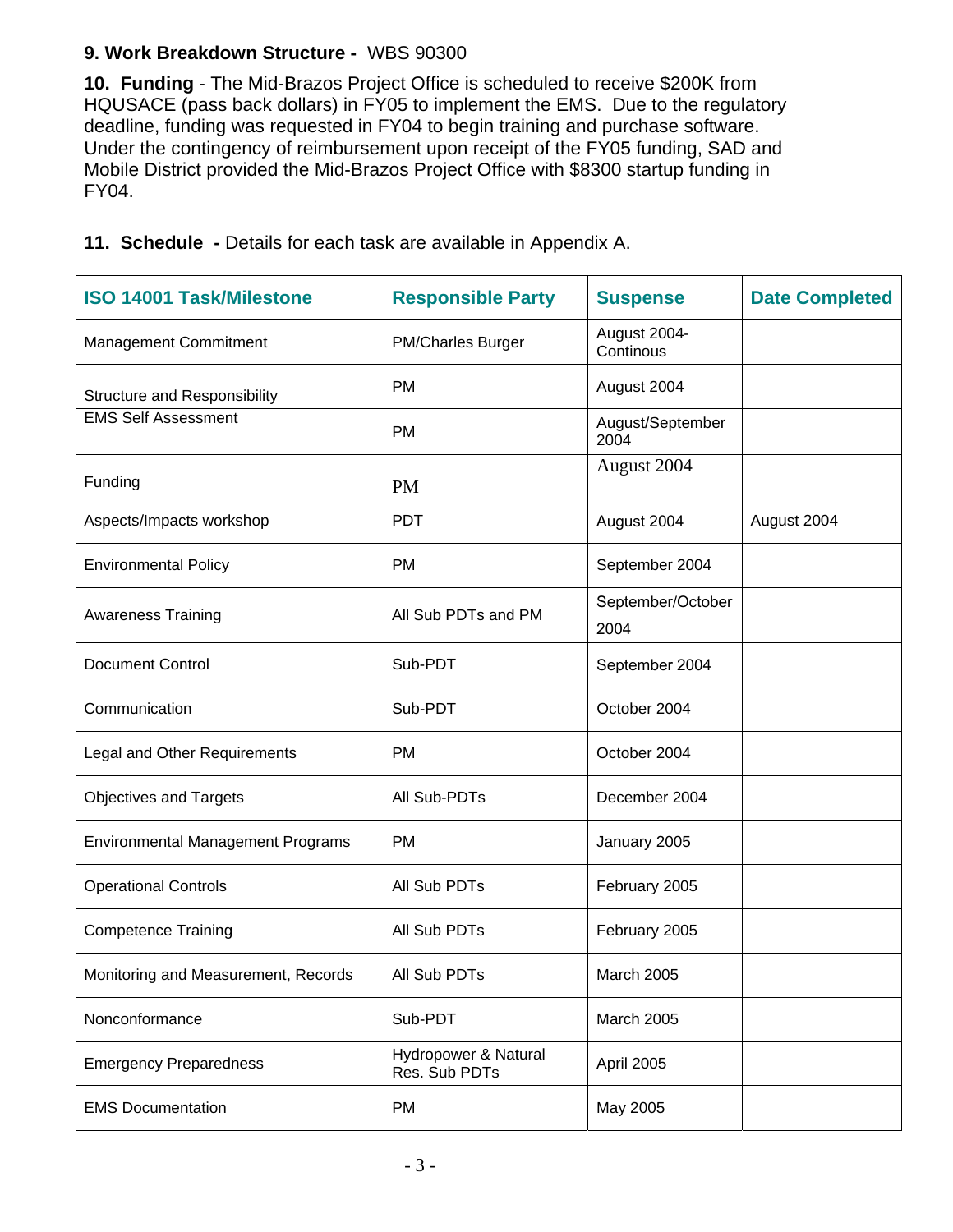| <b>EMS Audit Procedures</b>                                          | <b>PM</b>                 | June 2005      |
|----------------------------------------------------------------------|---------------------------|----------------|
| <b>EMS Audit</b>                                                     | <b>PDT</b>                | August 2005    |
| <b>Management Review</b><br>Respond to Management Review<br>Findings | <b>Operations Manager</b> | September 2005 |
| <b>Corrective /Preventative Action</b>                               | Sub PDT <sub>s</sub>      | October 2005   |
| <b>EMS Implementation Complete</b>                                   | PM                        | December 2005  |

**12. Project Quality Control Plan and Objectives –** Internal and external audits will be conducted to assess how well the EMS meets established procedures. Quality assurance of the EMS will be based on the following responsibilities:

- Operations Manager responsible for overall environmental policy quality
- EMS Project Manager responsible for overall quality of Mid-Brazos Project Office EMS and environmental program.
- Lake Managers responsible for lake office level EMS implementation
- Individual team members responsible for EMS conformance in performing tasks

## **13. Acquisition Strategy**

Training: Consulting services will be obtained for implementation training and for an aspects/impacts workshop. It is anticipated all procurement needs under \$25K will be accomplished through the Mid-Brazos Project Office. Contract procurements and activities will be closely coordinated with CESWF-CT as necessary.

Software: EMS software will be procured to facilitate development of the EMS. Procurement strategy will be as described above.

**14. Risk Analysis –** Schedule delays will result in non compliance with requirements of the EO.

## **15. SOH Hazard Analysis and Monitoring –**N/A

16 **Change Management Plan –** The development of an EMS is required by Executive Order (EO) 13148, "Greening the Government Through Leadership in Environmental Management". The development of the Mid-Brazos EMS will be undertaken under current regulations and modified to reflect future regulation change/amendments set forth by the EO. Changes to scope, schedule and cost will be updated as required until the EMS is fully developed and implemented.

**17. Communications Strategy-**The PDT will communicate the progress of the EMS development to all staff members within Mid-Brazos. Each PDT member will provide monthly updates to their respective duty station team members and ensure everyone understands the project and its requirements. The PDT and PM will utilize a software package to maintain communication and task assignments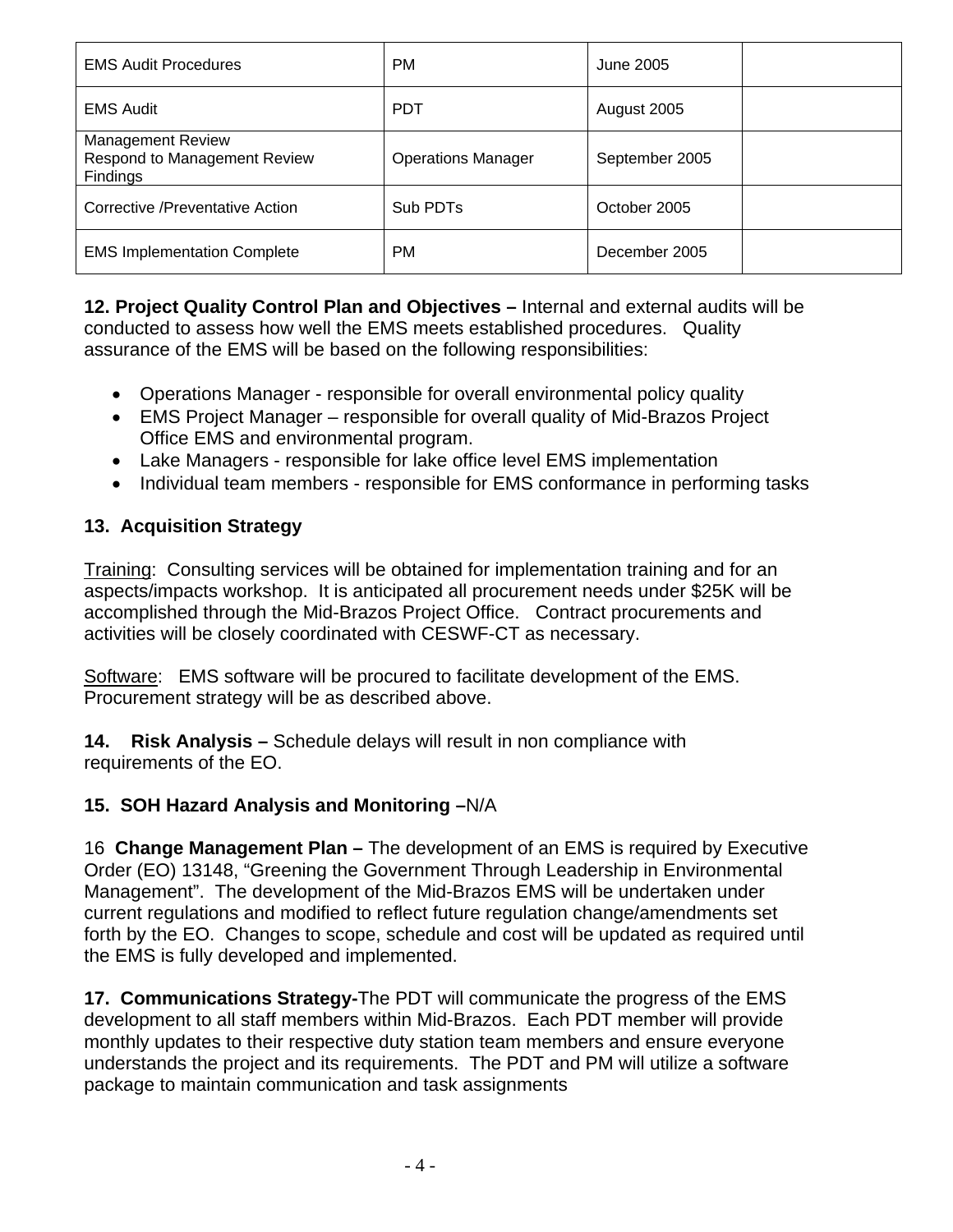Lake Managers – PM will provide Executive Summary and status of Mid-Brazos of EMS – January 2005

Lake Office and Powerhouse Staff - PDT and PM will provide EMS awareness training and EMS Policy distribution – January 2005

PDT Members – PDT Members will communicate EMS progress at local lake offices - **Continously** 

**18. Value Management** – In order to maximize the funding received for this project, the Sub-PDTs are organized in a manner, which will allow groups of two and three team members to work on specific focus areas. Distribution of the workload in such a manner will ensure completion of the project on time. The Sub-PDTs are also assigned in a manner which utilizes the geographic locations of the team members as means to collaborate easily. This will minimize travel costs for those Sub-PDT members who are co-located or closely positioned geographically. The use of Netmeeting will facilitate online meetings and sharing project documents. Consulting services will be obtained for those areas, which are labor intensive to lower startup labor costs.

**19. Closeout Plan –** Once the initial funding is expended, the respective account will be closed. If there are remaining activities, funding sources will be sought and /or will be accomplished with O&M funds as they become available. Once all the requirements of the EO have been met, the project will be closed out in P2.

**20. Statement of Approval** -By approving this document, the undersigned agree to follow the provisions of this Project Management Plan. Each will focus efforts and influence to provide complete comprehensive, up-front planning and to meet the objectives set forth by the EMS. Changes to this plan must be coordinated with and approved by the undersigned or their designated representatives.

\_\_\_\_\_\_\_\_\_\_\_\_\_\_\_\_\_\_\_\_\_\_\_\_\_\_\_\_\_\_\_\_\_\_ Anjna O'Connor Environmental Specialist (PM)

\_\_\_\_\_\_\_\_\_\_\_\_\_\_\_\_\_\_\_\_\_\_\_\_\_\_\_\_\_\_\_\_\_\_

\_\_\_\_\_\_\_\_\_\_\_\_\_\_\_\_\_\_\_\_\_\_\_\_\_\_\_\_\_\_\_\_\_\_

Charles L. Burger Operations Manager

Kenneth M. Howell Chief, Operations Division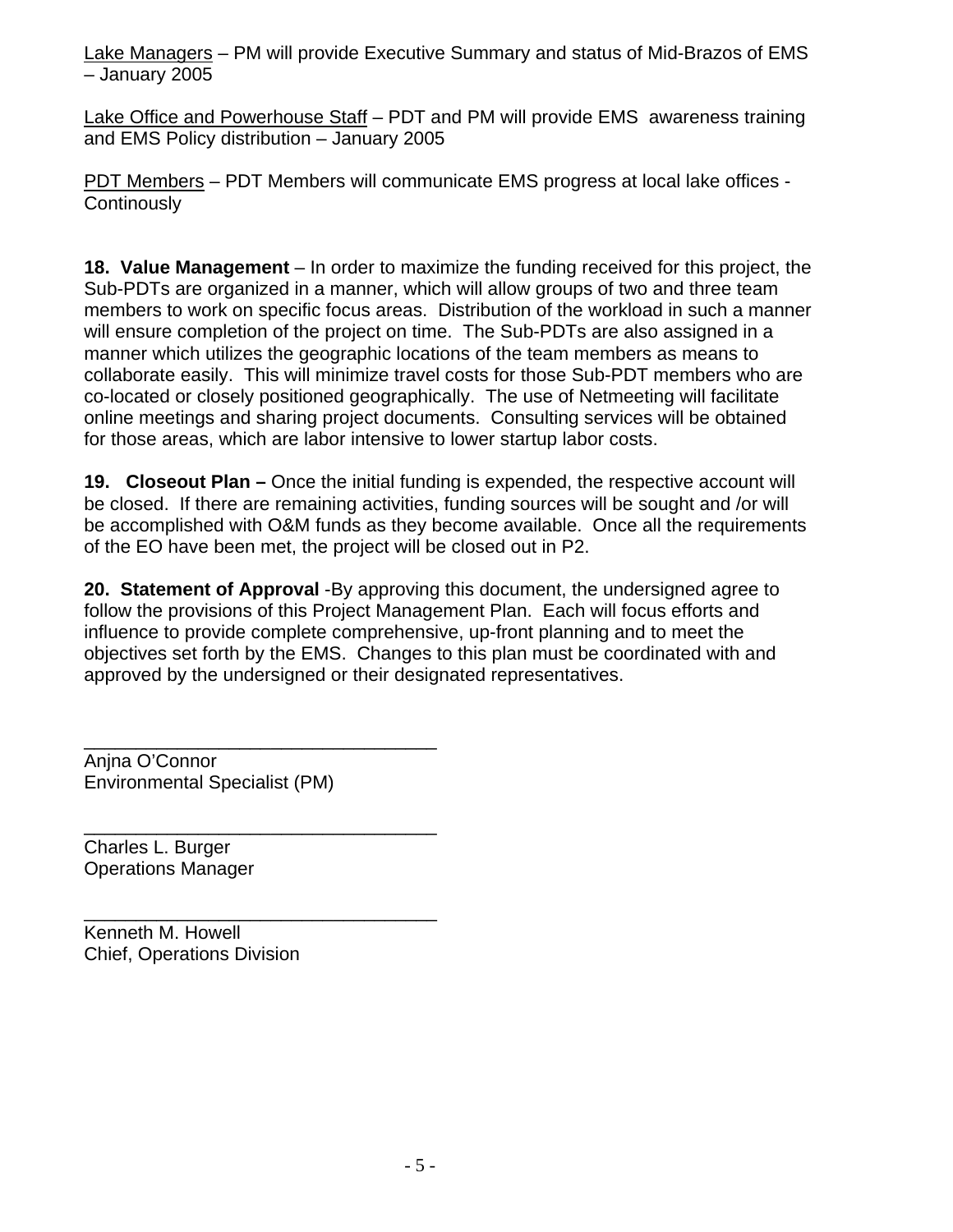| <b>Task/Milestone</b>                 | <b>Task/Milestone Details</b>                                                                                                                                                                                                                                                                                                                                                                                                                                                                                                                                                                            |                   | <b>Suspense Completion</b> |
|---------------------------------------|----------------------------------------------------------------------------------------------------------------------------------------------------------------------------------------------------------------------------------------------------------------------------------------------------------------------------------------------------------------------------------------------------------------------------------------------------------------------------------------------------------------------------------------------------------------------------------------------------------|-------------------|----------------------------|
| <b>Management Commitment</b>          | Appoint and train EMS Project Manager and<br><b>Implementation Team</b>                                                                                                                                                                                                                                                                                                                                                                                                                                                                                                                                  |                   |                            |
| <b>Structure and Responsibility</b>   | Establish scope (fenceline) for EMS<br>$\bullet$<br>Define roles for all employees<br>Org chart<br>EMS responsibilities table                                                                                                                                                                                                                                                                                                                                                                                                                                                                            | August 2004       |                            |
| <b>EMS Self Assessment</b><br>Funding | Complete Gap Analysis<br>Develop budget for EMS implementation<br>Determine percentage of time EMS Team will dedicate<br>to the implementation process                                                                                                                                                                                                                                                                                                                                                                                                                                                   | August 2004       |                            |
| Aspects/Impacts workshop              | Identify all activities, products and services within the<br>$\bullet$<br>scope of the EMS<br>Establish procedure(s) to determine the environmental<br>aspects and impacts of activities, products and services<br>Implement procedure to determine environmental<br>aspects and impacts Determine environmental aspects<br>and impacts of activities, products or services within the<br>scope of the EMS<br>Develop installation-specific criteria for determining the<br>significance of environmental impactsComplete aspects<br>and impacts determination.<br>Determine significant aspects/impacts | August 2004       |                            |
| <b>Environmental Policy</b>           | Obtain Operations Manager signature on Environmental<br>Policy that includes commitments to continual<br>improvement, P2 and compliance<br><b>Document Policy</b><br>Communicate Policy to all personnel<br>Make Policy available to the public<br>Establish procedure for implementation and<br>maintenance of Environmental Policy                                                                                                                                                                                                                                                                     | September<br>2004 |                            |
| <b>Awareness Training</b>             | Provide project-wide EMS awareness training                                                                                                                                                                                                                                                                                                                                                                                                                                                                                                                                                              | September<br>2004 |                            |
| <b>Document Control</b>               | Identify all documents required by ISO 14001<br>Identify the appropriate locations where documents<br>should be available<br>Establish procedures for controlling all documents<br>required by ISO 14001<br>Implement document controls                                                                                                                                                                                                                                                                                                                                                                  | September<br>2004 |                            |
| Communication                         | Establish procedures for internal and external<br>communication on environmental aspects and the EMS                                                                                                                                                                                                                                                                                                                                                                                                                                                                                                     | October<br>2004   |                            |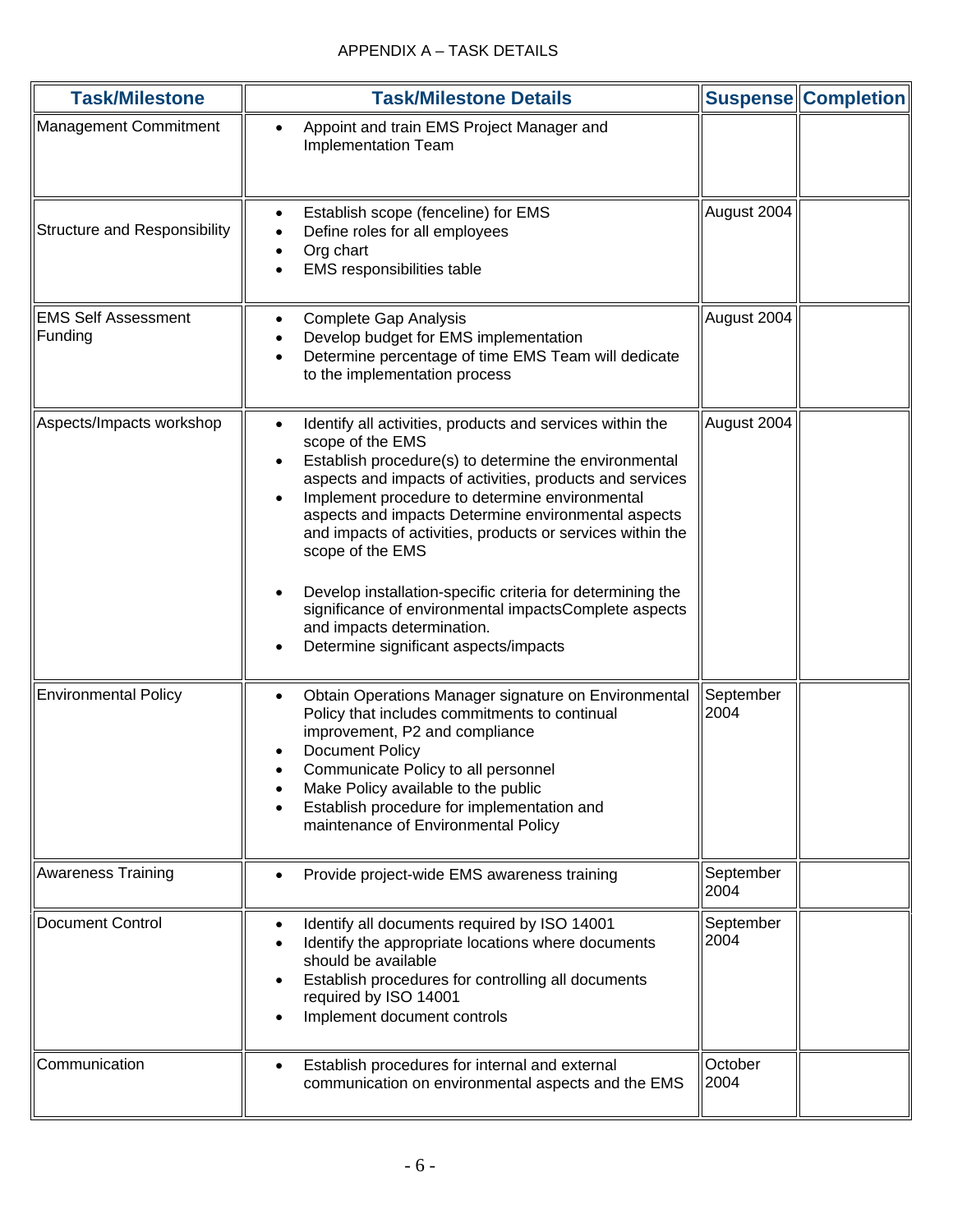| Legal and Other<br>Requirements             | Review all current mechanisms for identification of legal<br>requirements<br>Review current mechanisms for identification of DoD and<br>other requirements<br>Review resources for accessing legal and other<br>requirements<br>Establish a procedure for identification of and access to<br>legal and other requirements for all activities, products<br>and services within the scope of the EMS                                                                                                                                                     | October<br>2004   |
|---------------------------------------------|--------------------------------------------------------------------------------------------------------------------------------------------------------------------------------------------------------------------------------------------------------------------------------------------------------------------------------------------------------------------------------------------------------------------------------------------------------------------------------------------------------------------------------------------------------|-------------------|
| <b>Objectives and Targets</b>               | Establish objectives and targets<br>٠<br>Document objectives and targets<br>Designate responsibility for achieving objectives and<br>targets at each relevant level<br>Determine the resources needed to achieve each<br>objective/target and obtain funding<br>Establish a time frame for achieving each<br>objective/target                                                                                                                                                                                                                          | December<br>2004  |
| <b>Environmental Management</b><br>Programs | Inventory existing programs for relevance to the<br>significant impacts and the EMS elements:<br>Environmental Compliance, Pollution prevention<br>Develop EMPs for significant aspects if necessary<br>Establish procedure to ensure that environmental<br>management applies to new or modified activities                                                                                                                                                                                                                                           | January<br>2005   |
| <b>Operational Controls</b>                 | Review operational controls for operations and activities<br>associated with significant aspects/impacts<br>Establish procedures with operating criteria for those<br>operations and activities<br>Document operational control procedures<br>٠<br>Establish procedures for control of significant aspects of<br>goods and services and communication with suppliers<br>and contractors                                                                                                                                                                | February<br>2005  |
| <b>Competence Training</b>                  | Identify training needs.<br>Set up training for staff in operations with significant<br>impacts                                                                                                                                                                                                                                                                                                                                                                                                                                                        | February<br>2005  |
| Monitoring and Measurement<br>Records       | Establish procedures to monitor and measure key<br>characteristics, track performance and conformance with<br>objectives and targets<br>Document procedures to monitor and measure<br>٠<br>Establish procedures for the identification, maintenance<br>and disposition of environmental records, including<br>training records and the results of audits and reviews<br>Calibrate and maintain monitoring equipment and retain<br>records of this process<br>Establish procedure for evaluating compliance with<br>environmental laws and regulations. | <b>March 2005</b> |
| Nonconformance                              | Define responsibility and authority for managing findings<br>of nonconformance                                                                                                                                                                                                                                                                                                                                                                                                                                                                         | March 2005        |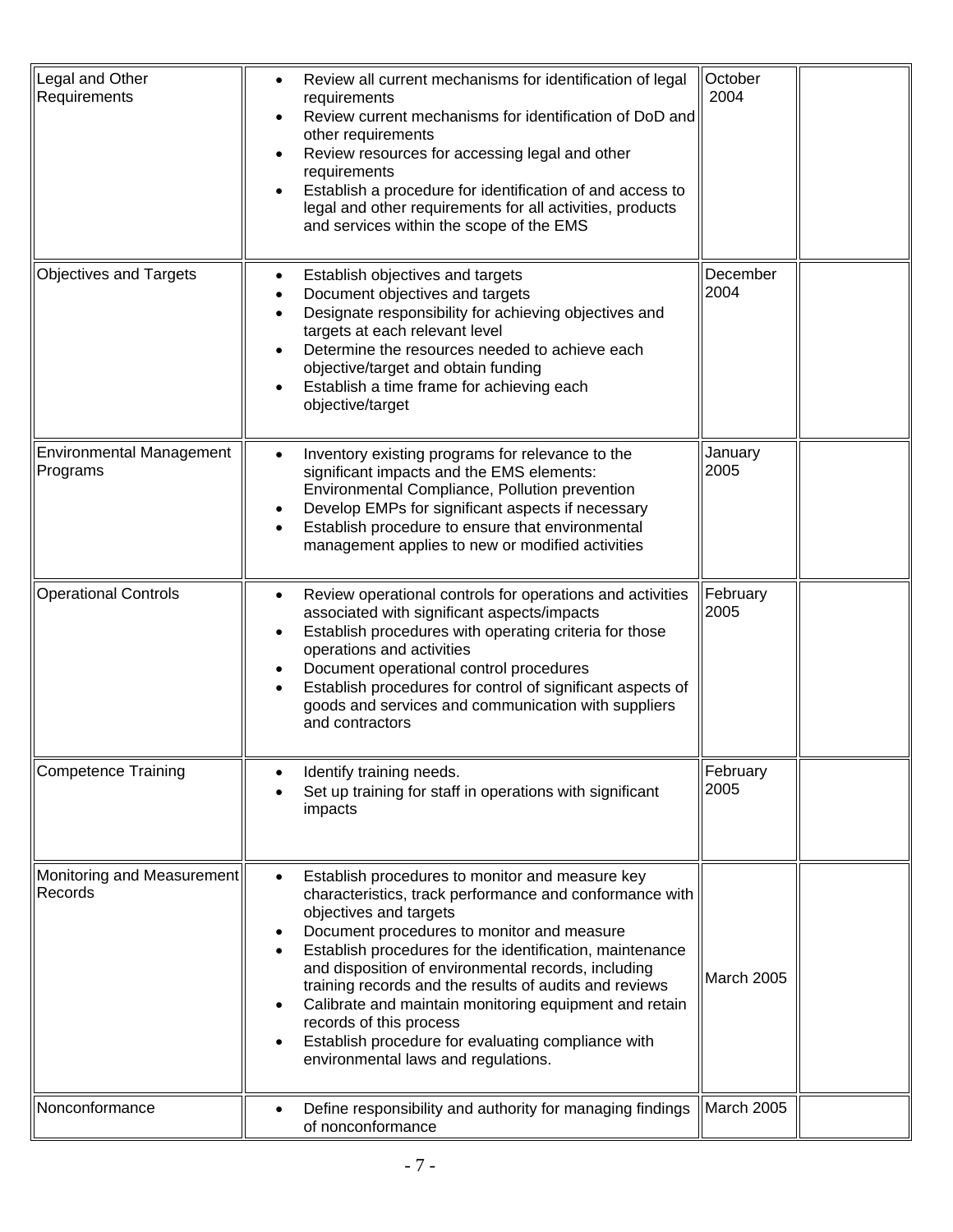|                                                 | Define responsibility for completing corrective and<br>preventive action<br>Establish procedures for investigating non conformance<br>and determining and implementing corrective or<br>preventive action<br>Implement non conformance procedures                                                                                 |                   |  |
|-------------------------------------------------|-----------------------------------------------------------------------------------------------------------------------------------------------------------------------------------------------------------------------------------------------------------------------------------------------------------------------------------|-------------------|--|
| <b>Emergency Preparedness</b>                   | Identify potential for accidents and emergency situations<br>Determine environmental impacts that may be<br>associated with accidents and emergency situations<br>Establish procedures for emergency preparedness and<br>response<br>Test procedures for emergency preparedness and<br>response<br>Revise procedures as necessary | April<br>2005     |  |
| <b>EMS Documentation</b>                        | Establish paper or electronic EMS documentation that:<br>Describes the core elements of the system and their<br>interaction<br>Provides direction to related documentation<br>2.                                                                                                                                                  | May<br>2005       |  |
| <b>EMS Audit Procedures</b>                     | Identify responsibility and requirements for conducting<br><b>EMS</b> audits<br>Determine audit scope and frequency<br>Determine audit methodology<br>Establish procedures for periodic EMS audits                                                                                                                                | June<br>2005      |  |
| <b>EMS Audit</b>                                | Conduct EMS internal audit<br>Report audit findings to management                                                                                                                                                                                                                                                                 | August<br>2005    |  |
| <b>Management Review</b>                        | Document Management Review                                                                                                                                                                                                                                                                                                        | September<br>2005 |  |
| Respond to Management<br><b>Review Findings</b> | Corrective Action, as required<br>Record any changes to procedures, policies                                                                                                                                                                                                                                                      | September<br>2005 |  |
| Corrective/Preventative<br>Action               | Corrective Action, as required by audit findings<br>Record any changes to procedures, policies                                                                                                                                                                                                                                    | October<br>2005   |  |
| <b>EMS Implementation</b><br>Complete           | Continual improvement cycle                                                                                                                                                                                                                                                                                                       | December<br>2005  |  |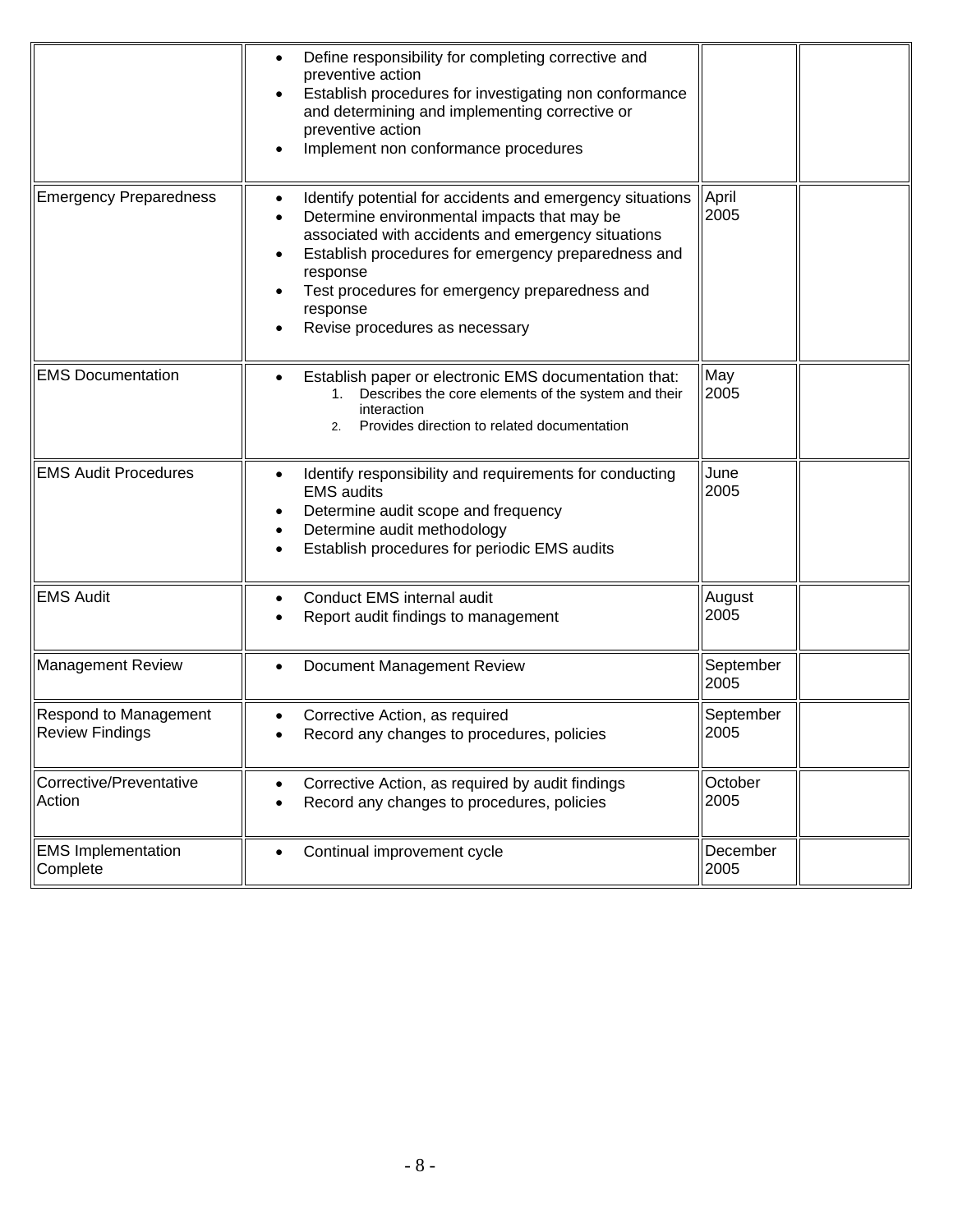### **APPENDIX B – REFERENCES**

#### **EXECUTIVE ORDERS**

Executive Order 13148 of April 21, 2000. Greening the Government Through Leadership in Environmental Management.

### **DOD/ARMY POLICY**

DOD EMS Policy of April 5, 2002 DA EMS Policy of August 6, 2001

#### **ISO STANDARDS**

ISO 14001 of 1996

### **US ARMY CORPS OF ENGINEERS GUIDANCE**

U.S. Army Corps of Engineers Environmental Management System Implementation Guide (Draft)

Fact Sheet; from CECW-ON; Subject: Environmental Management Systems (EMS); 12 Mar 02

Army Corps of Engineers EMS Policy of May 19, 2003.

Army Corps of Engineers Environmental Operating Principles.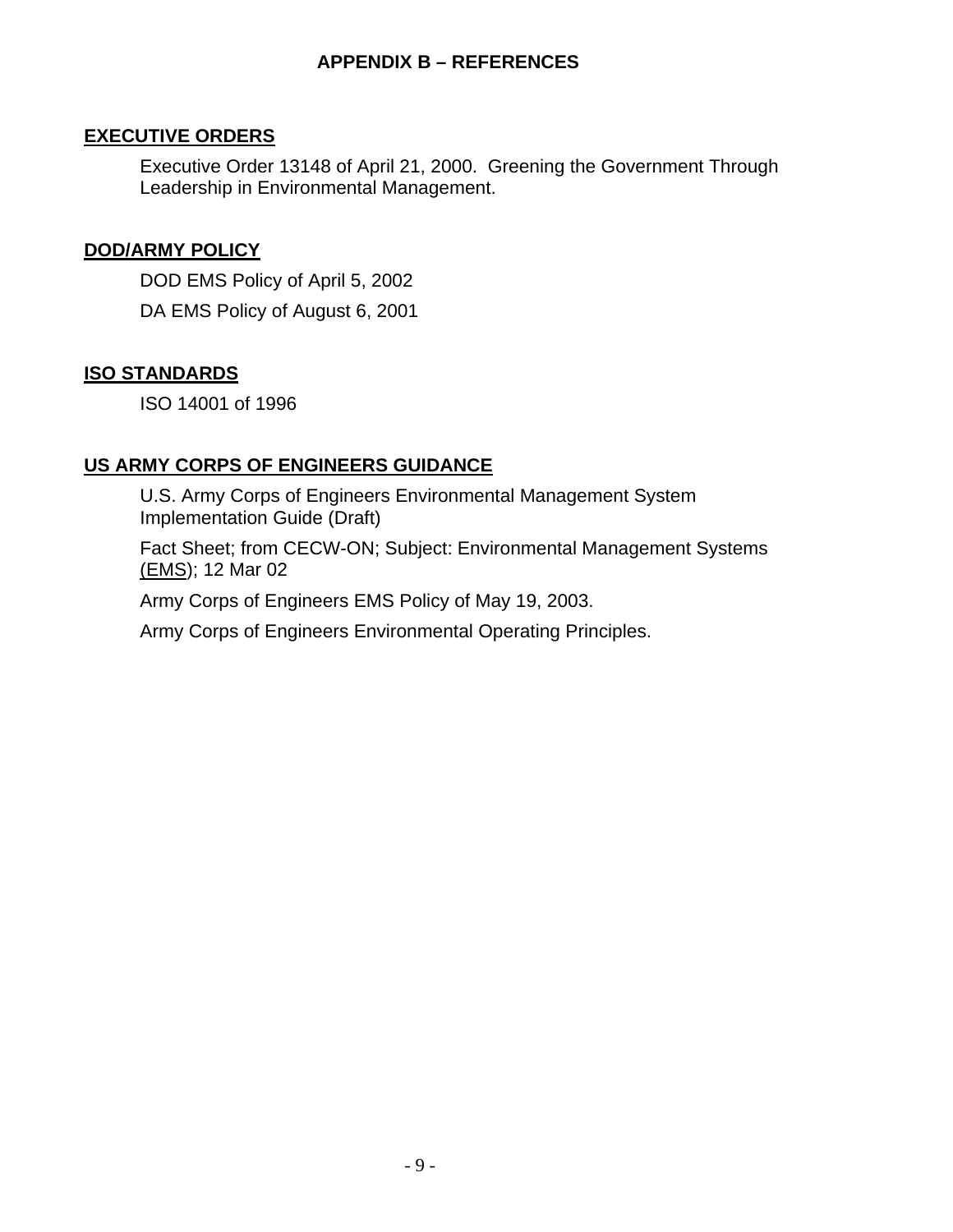## **APPENDIX C – DEFINITIONS**

- ISO 14001 Developed by the International Organization for Standardization (ISO) specifies requirements for an environmental management system, to enable an organization to formulate a policy and objectives taking into account legislative requirements and information about significant environmental impacts. It applies to those environmental aspects which the organization can control and over which it can be expected to have an influence. It does not itself state specific environmental performance criteria.
- Environmental Management System Part of an organization's overall management system that integrates environmental concerns and issues into the organization's management processes.
	- o Addresses organizational structure, planning activities, responsibilities, practices, procedures, processes, and resources for developing, implementing, achieving, reviewing, and maintaining environmental policy.
	- o An EMS enables an organization of any size or type to control the impact of its activities, products, or services on the natural environment, allowing it to not only achieve and maintain compliance with current environmental requirements, but to recognize and proactively manage future issues that might impact mission sustainability.
	- o Generally will not require USACE elements to create an entirely new system. Many of the required elements of an EMS are already in place as part of existing programs. Whenever existing plans or programs are already in place that fulfill EMS requirements, they should be incorporated into the EMS to the maximum extent possible.
- Environmental aspect element of an organization's activities, products or services that can interact with the environment.
- Environmental impact any change to the environment, whether adverse or beneficial, wholly or partially resulting from an organization's activities, products or services.